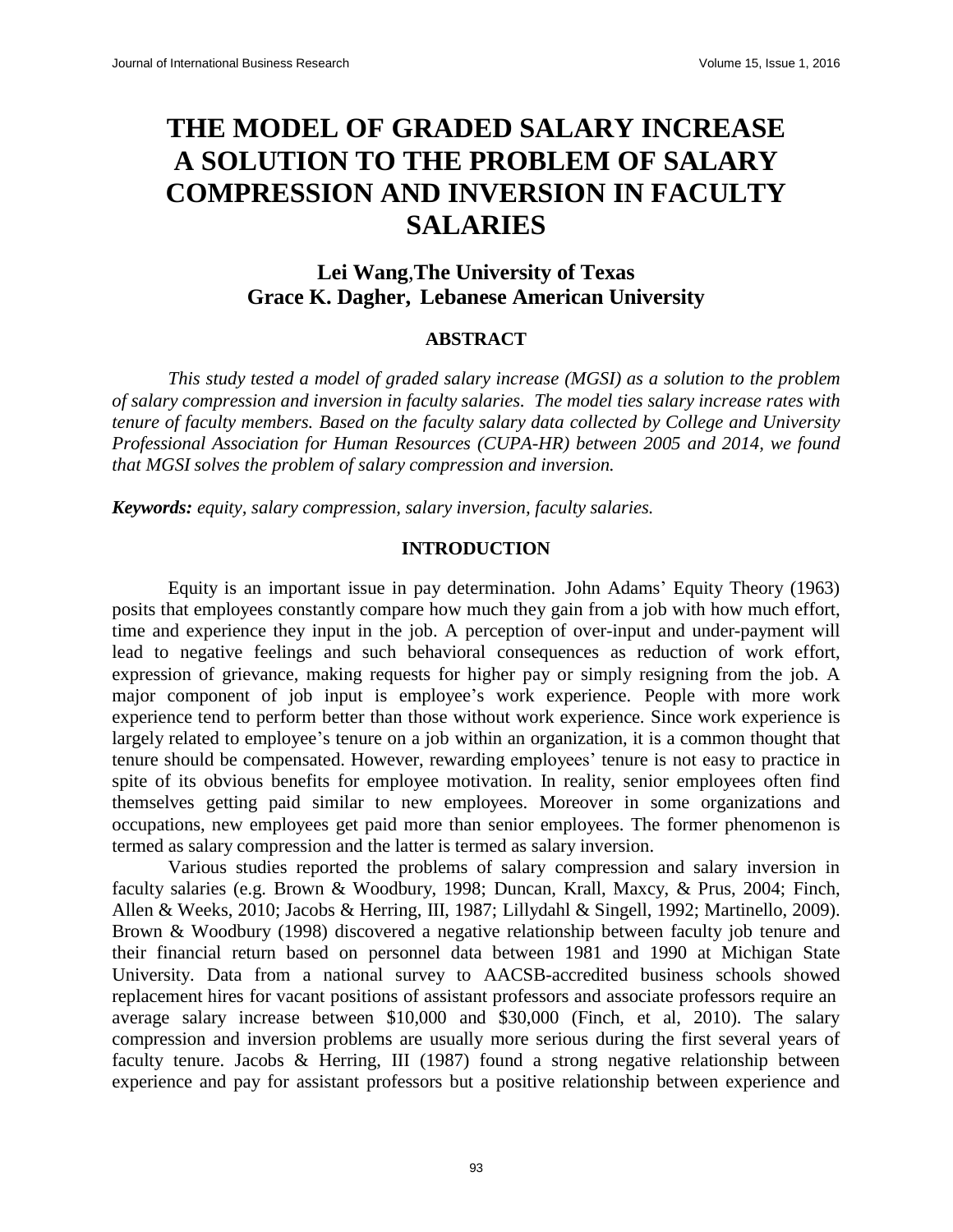Pay for associate professors and full professors. It seems that productivity of professors becomes a more dominant factor in pay determination as professors' academic tenure grows (Jacobs & Herring, III, 1987). Ransom (1993) observed a u-shaped relationship between faculty seniority and their pay. Specifically, pay is negatively related to faculty seniority for new assistant professors and assistant professors. However, the relationship between the two becomes positive for associate and full professors. This u-shaped pattern was also observed by other studies (e.g. Duncan, et. al., 2004; Martinello, 2009).

Faculty salary compression and inversion are believed to result from higher growth rate of entry salaries and lower salary increase rate of long term employees (Gomez-Mejia & Balkin, 1987). Entry salaries are tied to the market rates. Market rates are largely determined by the balance between supply and demand of faculty. Academic disciplines experiencing the biggest imbalance between faculty demand and supply (e.g. business and engineering) usually suffer the most from the salary compression and inversion. On the other hand, salary increases for employed faculty are mostly adjustments of cost of living, which are limited by the annual budgets of the universities. Because of a short supply and a rising demand for faculty and other priorities of annual budgets, entry salaries for faculty grow much faster than salaries of employed faculty (Finch, et. al., 2010; Gomez-Mejia & Balkin, 1987).

As suggested by the Equity theory (Adams, 1963), salary compression and inversion could lead to negative attitudinal and behavioral consequences. It is no exception for faculty members. Previous studies revealed that faculty with compressed pay tend to exert less work effort, pay less attention to work quality, request higher pay, engage in unionization activities, spend more time on profitable work outside the employment (e.g. consulting job), create difficulties in work for more highly paid junior faculty members, demonstrate unwillingness to serve on committees or leave the university for a better paid position in another university or in private industry (Daniels, Shane, & Wall, 1984; Huseman, McHone, Rungeling, 1996).

Various approaches have been created to cope with the problem of salary compression and inversion. Most of them focus on periodical salary adjustment. The amount of salary adjustment is usually determined by one's pay deviance from the national level. Many experts in employee compensation suggest extracting faculty performance level from faculty pay while calculating pay deviance (Duncan, et. al., 2004). Huseman, et al. (1996) presented a model of salary adjustment, which was built on four basic blocks: college-based model, inclusion of national salary standards in calculation, and incorporation of employee performance and tenure. In spite of its wide practice, salary adjustment is obviously an aftermath solution to salary compression and inversion. It requires enormous time and effort to complete the whole administration process periodically. One IOMA's report on salary survey claimed such process could require at least 2 years (IOMA, 2002). For that reason, it is necessary to explore approaches aimed to prevent salary compression/inversion from happening.

When salary compression/inversion occurs, new faculty members are overpaid whereas senior faculty members are underpaid. A general HR practice to cope with the overpaying and underpaying issues is to reduce the salary increase rate of those who are overpaid and improve the salary increase rate of those who are underpaid (Dessler, 2012; IOMA, 2008). Along the same line of this thought, applying lower rates of salary increase to junior faculty members and higher rates of salary increase to senior faculty members will likely solve the problem of salary compression/inversion. This paper proposes a model of graded salary increase (MGSI), which is aimed to tie salary increase rates with tenure of faculty members. As previous section mentions, faculty salary compression and inversion most likely occur during the first several years of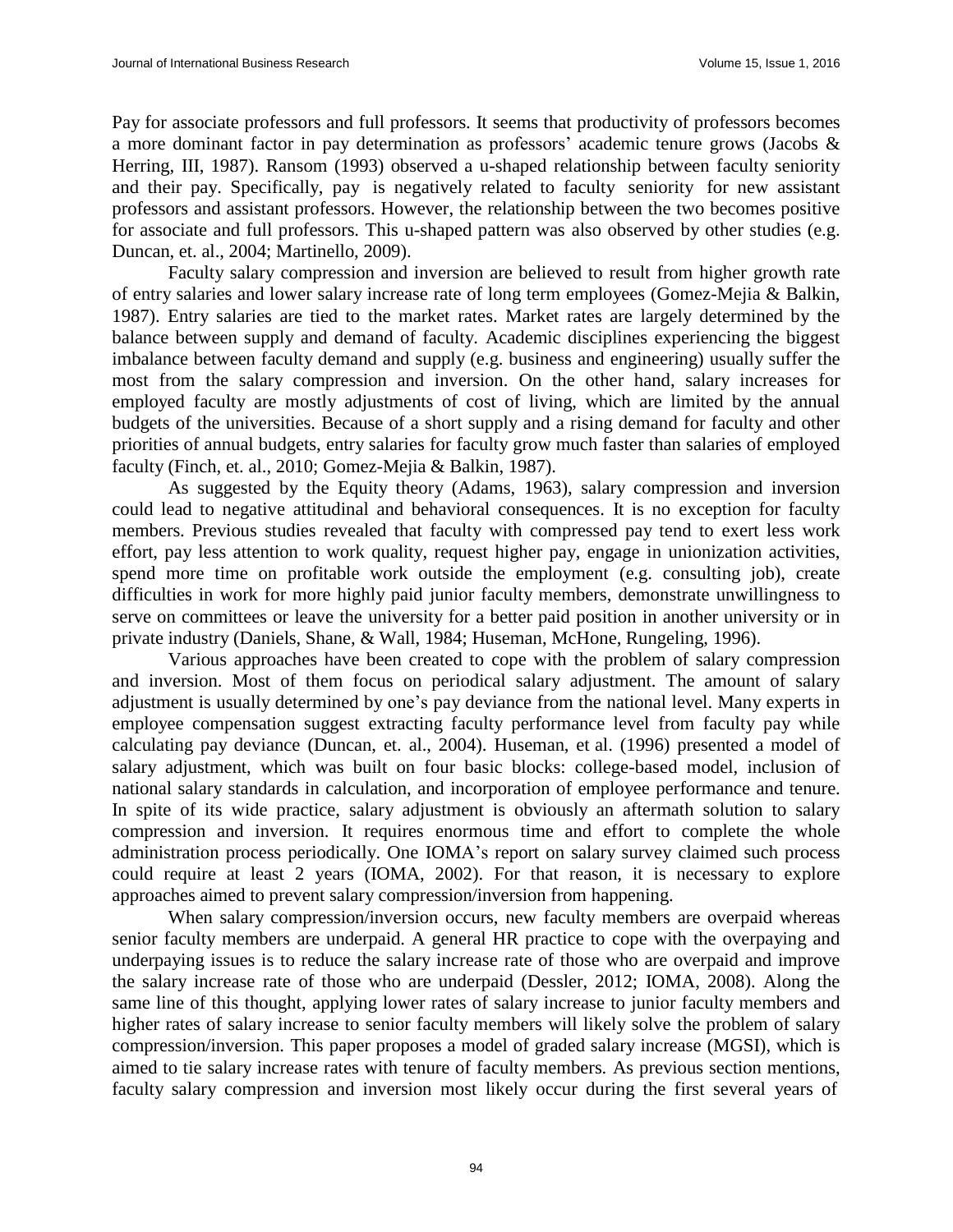employment and among assistant professors (Duncan, et. al., 2004; Martinello, 2009; Ransom, 1993). Since the standard period for an assistant professor to be promoted to associate professor is 6 years, the proposed model merely covers the first six years of employment, which includes five processes of salary increase.

The Model of Graded Salary Increase

Traditionally, employees' salaries increase by following the following formula:

Salary  $=$  (1+Salary Increase Rate)  $*$  Salary of the Previous Year

Unlike traditional model of salary increase, the Model of Graded Salary Increase ties salary increase rate to employees' tenure. To achieve this goal, tenure-based constants can be used for creation of graded salary increase rates. The median point of 5 years of salary increase is the third year (which is the fourth year of the employment). By assigning constant "1" to the median point, constants for salary increase rates from Year 1 to Year 5 should be 0, 0.5, 1, 1.5 and 2. Here is the mathematic formula for this model:

Salary =  $(1+S$ alary Increase Rate\*Tenure Constant) \* Salary of the Previous Year

The model proposed in this paper focuses on tenure only. Other factors such as performance level can be built into the model by creating an overall product of the constants of different factors, such as tenure and performance level.

#### **METHODOLOGY**

#### **Data**

The salary data are gathered from the annual executive reports of "Faculty in Higher Education Salary Survey" by College and University Professional Association for Human Resources (CUPA-HR) from 2005 to 2014 (CUPA-HR, 2014). The average annual salaries of full professor, associate professor, assistant professor and new assistant professor are reported in the following disciplines:

- 1. Agriculture, Agriculture Operations, and Related Sciences
- 2. Natural Resources and Conservation
- 3. Architecture and Related Services
- 4. Area, Ethnic, Cultural, Gender and Group Studies
- 5. Communication, Journalism and Related Programs
- 6. Communications Technologies/Technicians and Support Services
- 7. Computer and Information Sciences and Support Services
- 8. Education
- 9. Engineering
- 10. Engineering Technologies and Engineering Related Fields
- 11. Foreign Languages, Literatures, and Linguistics
- 12. Family and Consumer Sciences/Human Sciences
- 13. Legal Professions and Studies
- 14. English Language and Literature/Letters
- 15. Liberal Arts and Sciences, General Studies and Humanities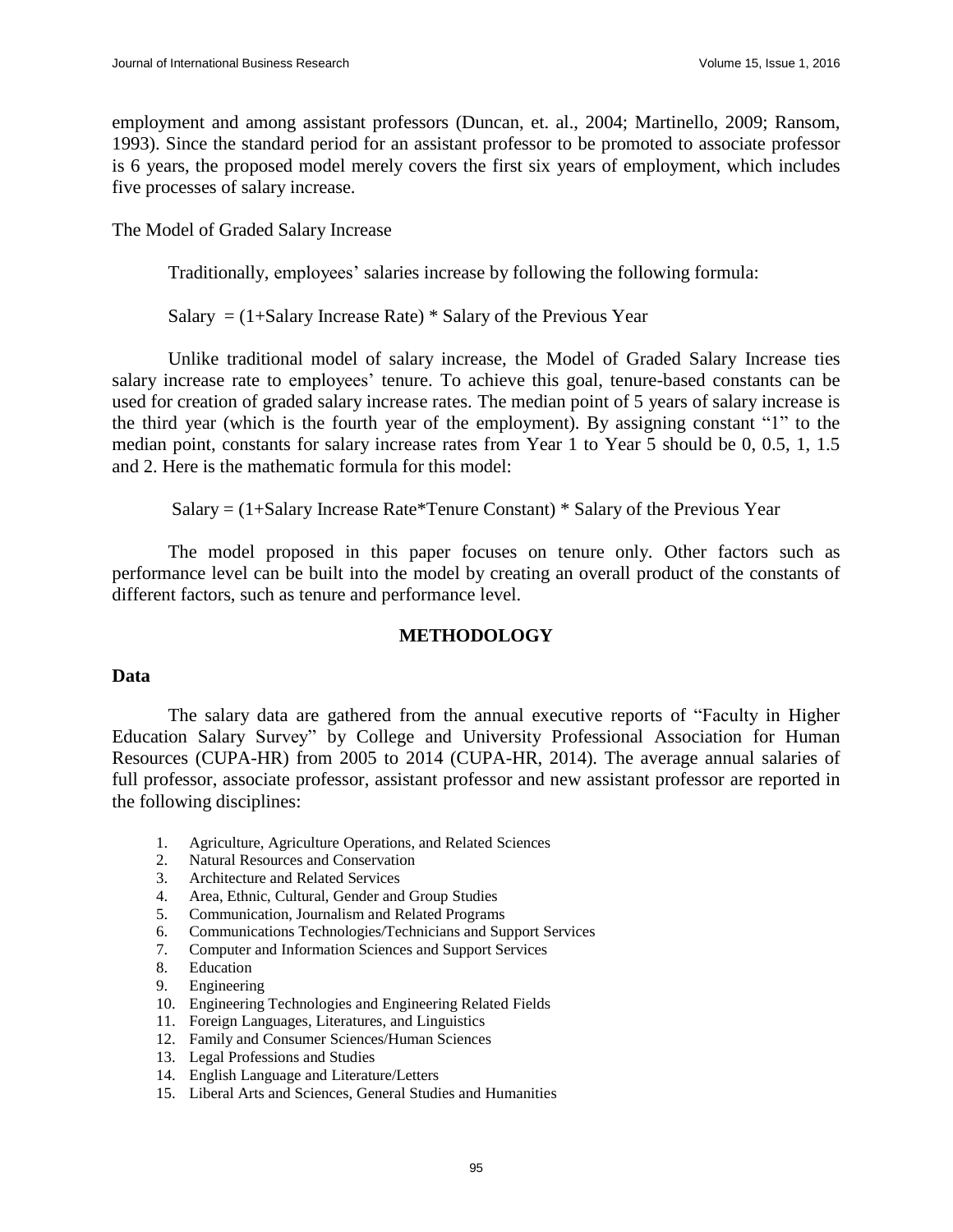- 16. Library Sciences
- 17. Biological and Biomedical Sciences
- 18. Mathematics and Statistics
- 19. Multi/Interdisciplinary studies
- 20. Parks, Recreation, Leisure and Fitness Studies
- 21. Philosophy and Religious Studies
- 22. Theology and Religious Vocations
- 23. Physical Sciences
- 24. Psychology
- 25. Homeland Security, Law Enforcement, Firefighting and Related Protc Servs
- 26. Public Administration and Social Service Professions
- 27. Social Science
- 28. Visual and Performing Arts
- 29. Health Professions and Related Programs
- 30. Business, Management, Marketing, and Related Support Services
- 31. History General

#### **Statistical Methods**

ANOVA tests will be used to compare the means of the salaries of new assistant professors with those of full professors, associate professors and assistant professors in each year from 2005-2014. If the means of the salaries of new assistant professors are not significantly different from those of professors of other ranks, then salary compression exists.

To demonstrate how the Model of Graded Salary Increase solves the problem of salary compression and inversion, two steps will be taken. First, the salaries of new assistant professors hired in different years from 2005 to 2013 will be calculated for each of the years following their employment. Two formulas will be used for calculation: one follows the Model of Graded Salary Increase and the other one follows the traditional model of straight forward salary increase. 2.36%, the average of the median salary increase rates for assistant professors from the year 2006 to 2014 (CUPA-HR, 2015), will be used for calculation as the salary increase rate for those years. Appendix A is an example of calculation of salary increases using two methods with the salary data of assistant professors in the area of agriculture/agricultural operations/the related sciences. Second, salaries of assistant professors in their last year of the tenure track  $(6<sup>th</sup>$ year) will be compared to salaries of junior assistant professors in the same year. The model of graded salary increase is effective if senior assistant professors have higher salaries than junior assistant professors by the end of their tenure track. Independent-samples t test will be used to test the mean differences of salaries of assistant professors in their  $6<sup>th</sup>$  year and the salaries of assistant Professors in their  $1<sup>st</sup>$ ,  $2<sup>nd</sup>$ ,  $3<sup>rd</sup>$ ,  $4<sup>th</sup>$ , and  $5<sup>th</sup>$  year.

#### **RESULTS**

The ANOVA tests of mean salaries of professors of different ranks showed that the mean salaries of new assistant professors in 31 disciplines are significantly lower than those of full professors and those of associate professors (See Table 1). The mean salaries of new assistant professors are not significantly different from those of assistant professors in all nine years (2005-2014). This result demonstrated existence of salary compression among assistant professors. In six of the nine years, the entry salaries of new assistant professors are higher than the average salaries of assistant professors, which implied existence of salary inversion during the years in study.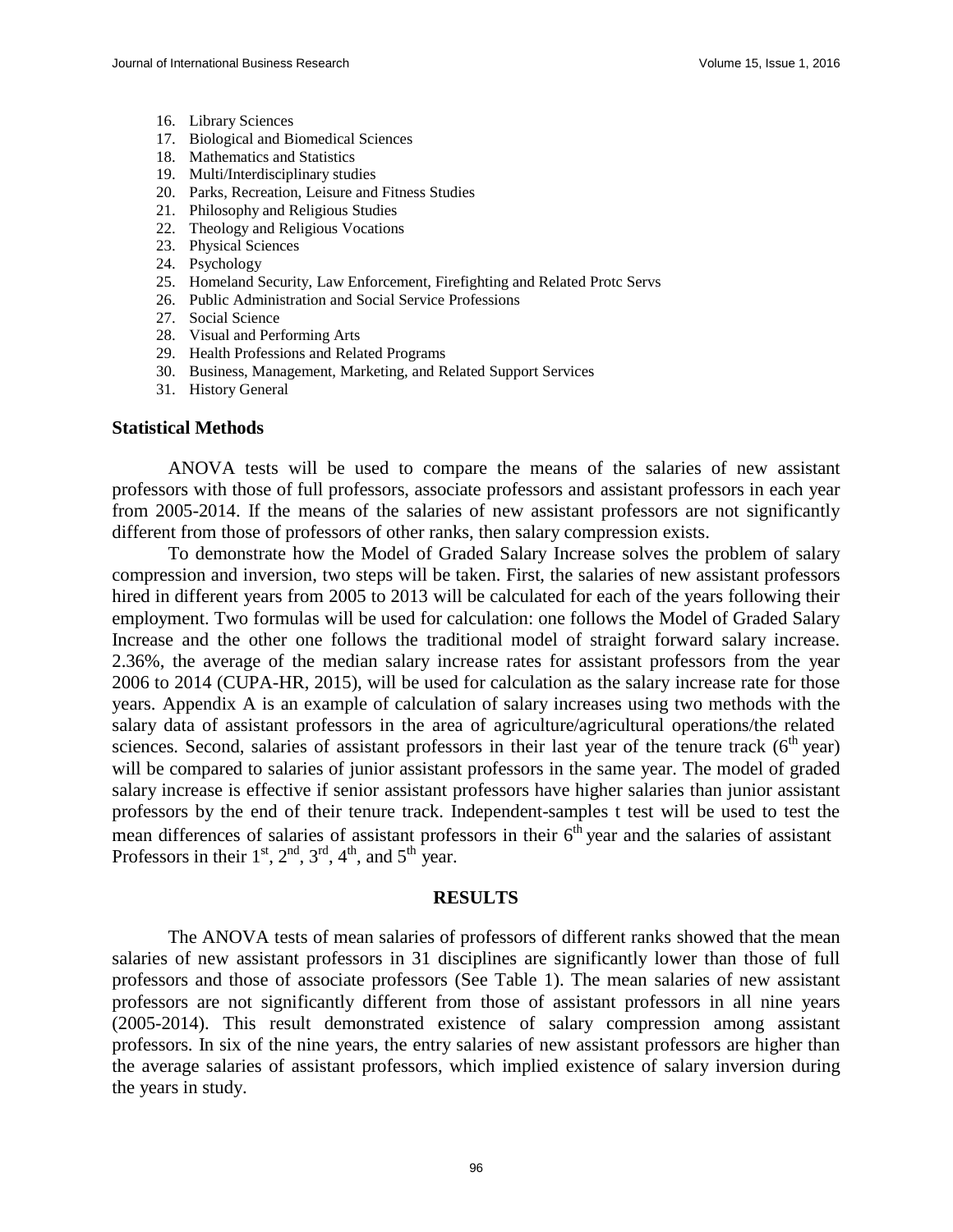| Table 1<br>MEAN DIFFERENCES BETWEEN NEW ASSISTANT PROFESSOR (NASTP) AND<br>ASSISTANT PROFESSOR (ASTP), ASSOCIATE PROFESSOR (ASOP) AND FULL<br>PROFESSOR (FP). |                                          |                                                   |                                     |  |  |  |  |
|---------------------------------------------------------------------------------------------------------------------------------------------------------------|------------------------------------------|---------------------------------------------------|-------------------------------------|--|--|--|--|
| Year                                                                                                                                                          | Mean<br><b>Differences</b><br>NASTP-ASTP | Mean<br><b>Differences</b><br><b>NASTP – ASOP</b> | <b>Mean Differences</b><br>NASTP-FP |  |  |  |  |
| 2005-2006                                                                                                                                                     | $-$ \$286                                | $-$10,058**$                                      | $-$ \$27,492**                      |  |  |  |  |
| 2006-2007                                                                                                                                                     | \$160                                    | $-$ \$9,916**                                     | $-$ \$27,955**                      |  |  |  |  |
| 2007-2008                                                                                                                                                     | $$-456$                                  | $-11,297**$                                       | $-$ \$30,392**                      |  |  |  |  |
| 2008-2009                                                                                                                                                     | $$-379$                                  | $-$11,463**$                                      | $-$ \$31,599**                      |  |  |  |  |
| 2009-2010                                                                                                                                                     | \$438                                    | $-$10,462**$                                      | $-$ \$30,555**                      |  |  |  |  |
| 2010-2011                                                                                                                                                     | \$667                                    | $-$11,094**$                                      | $-$ \$31,673**                      |  |  |  |  |
| 2011-2012                                                                                                                                                     | \$1,100                                  | $-$10,041**$                                      | $-$ \$30,716**                      |  |  |  |  |
| 2012-2013                                                                                                                                                     | \$717                                    | $-$10.023**$                                      | $-$ \$30.692**                      |  |  |  |  |
| 2013-2014                                                                                                                                                     | \$759                                    | $-$10,130*$                                       | $-$ \$31,551**                      |  |  |  |  |

Note: \*  $p < .05$ ; \*\*  $p < .01$ 

Table 2 & 3 display the first six years' salaries of new assistant professors hired in different years from 2005 to 2013. Table 2 displays the results obtained through calculations following the traditional model. Table 3 displays the results obtained through calculations following the Model of Graded Salary Increase. The results of the independent-samples t tests showed that the mean difference of the salaries of assistant professors in their  $6<sup>th</sup>$  year and those of assistant professors in their  $1^{st}$ ,  $2^{nd}$ ,  $3^{rd}$ ,  $4^{th}$ , and  $5^{th}$  year under the traditional model was -\$622.25 (t=-.92, p>.05); the mean difference of the salaries calculated following the Model of Graded Salary Increase was \$773.80 (t=1.12, p>.05) (See Table 4). Although not statistically significant, the results indicated that under the traditional model, salaries of senior assistant professors could not catch up to the salaries of junior assistant professors by the end of their tenure track; under the Model of Graded of Salary Increase, salaries of senior assistant professors did catch up and surpass the salaries of junior assistant professors by the end of their tenure track.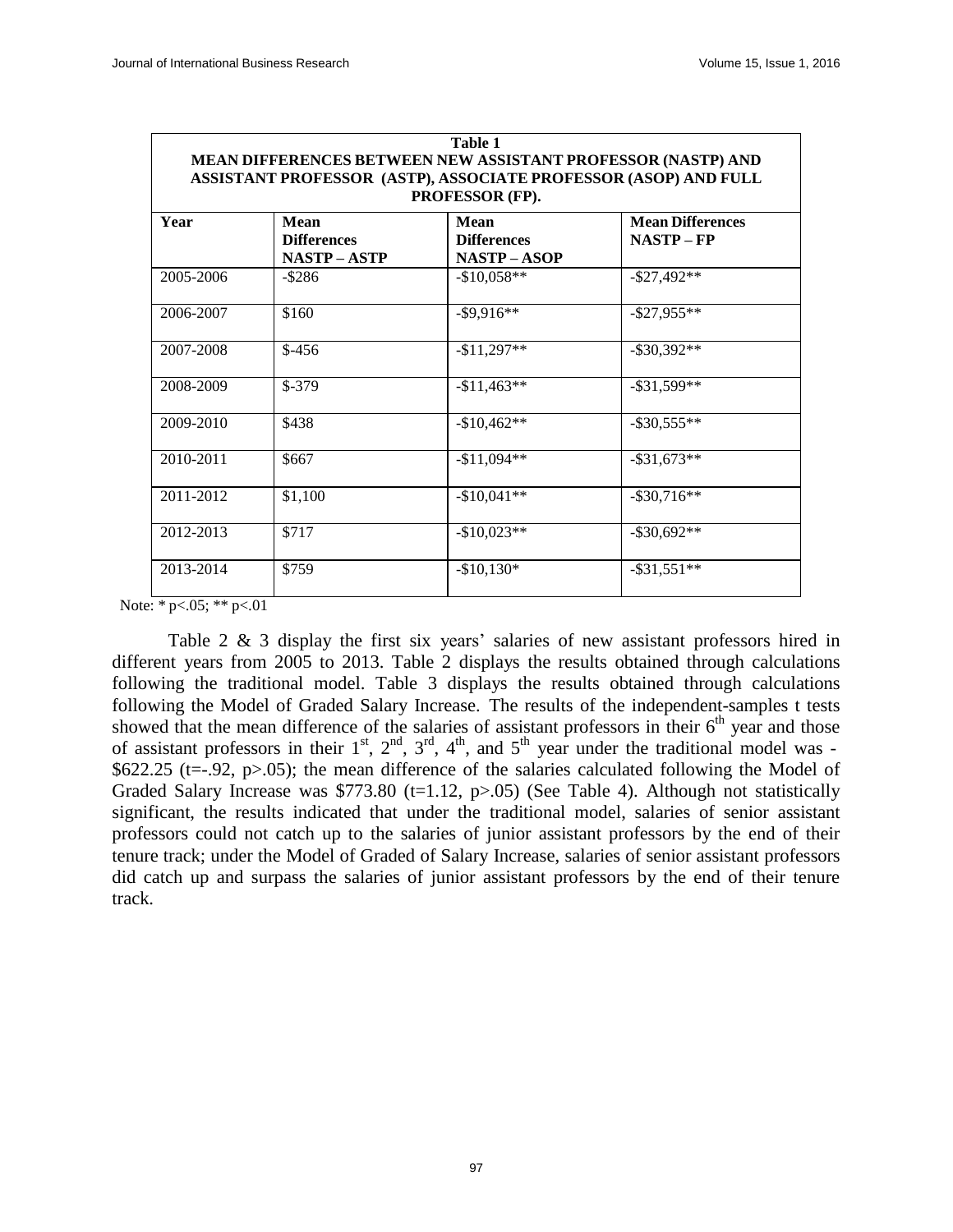$\overline{\phantom{a}}$ 

| <b>Table 2</b>                                                                      |                                          |                                          |                                          |                                          |                                          |                                          |                                          |                                          |                                          |
|-------------------------------------------------------------------------------------|------------------------------------------|------------------------------------------|------------------------------------------|------------------------------------------|------------------------------------------|------------------------------------------|------------------------------------------|------------------------------------------|------------------------------------------|
| ANNUAL MEAN SALARIES OF NEW ASSISTANT PROFESSORS (NASTP) HIRED IN YEAR 2005, 2006,  |                                          |                                          |                                          |                                          |                                          |                                          |                                          |                                          |                                          |
| 2007, 2008, 2009, 2010, 2011, 2012 AND 2013 CALCULATED BY FOLLOWING THE TRADITIONAL |                                          |                                          |                                          |                                          |                                          |                                          |                                          |                                          |                                          |
| <b>MODEL OF SALARY INCREASE.</b>                                                    |                                          |                                          |                                          |                                          |                                          |                                          |                                          |                                          |                                          |
| Year                                                                                | <b>NASTPs</b><br><b>Hired</b><br>in 2005 | <b>NASTPs</b><br><b>Hired</b><br>in 2006 | <b>NASTPs</b><br><b>Hired</b><br>in 2007 | <b>NASTPs</b><br><b>Hired</b><br>in 2008 | <b>NASTPs</b><br><b>Hired</b><br>in 2009 | <b>NASTPs</b><br><b>Hired</b><br>in 2010 | <b>NASTPs</b><br><b>Hired</b><br>in 2011 | <b>NASTPs</b><br><b>Hired</b><br>in 2012 | <b>NASTPs</b><br><b>Hired</b><br>in 2013 |
| 2005                                                                                | Y1<br>\$52,209                           |                                          |                                          |                                          |                                          |                                          |                                          |                                          |                                          |
| 2006                                                                                | Y <sub>2</sub><br>\$53,441               | Y1<br>\$54,278                           |                                          |                                          |                                          |                                          |                                          |                                          |                                          |
| 2007                                                                                | Y3<br>\$54,702                           | Y2<br>\$55,559                           | Y1<br>\$55,909                           |                                          |                                          |                                          |                                          |                                          |                                          |
| 2008                                                                                | Y4<br>\$55,993                           | Y3<br>\$56,870                           | Y2<br>\$57,229                           | Y1<br>\$57,969                           |                                          |                                          |                                          |                                          |                                          |
| 2009                                                                                | Y <sub>5</sub><br>\$57,314               | Y4<br>\$58,212                           | Y3<br>\$58,580                           | Y2<br>\$59,337                           | Y1<br>\$59,325                           |                                          |                                          |                                          |                                          |
| 2010                                                                                | Y <sub>6</sub><br>\$58,667               | Y <sub>5</sub><br>\$59,586               | Y4<br>\$59,963                           | Y3<br>\$60,737                           | Y <sub>2</sub><br>\$60,725               | Y1<br>\$60,049                           |                                          |                                          |                                          |
| 2011                                                                                |                                          | Y <sub>6</sub><br>\$60,992               | Y <sub>5</sub><br>\$61,378               | Y4<br>\$62,170                           | Y3<br>\$62,158                           | Y2<br>\$61,466                           | Y1<br>\$61,721                           |                                          |                                          |
| 2012                                                                                |                                          |                                          | Y <sub>6</sub><br>\$62,827               | Y <sub>5</sub><br>\$63,637               | Y4<br>\$63,625                           | Y3<br>\$62,917                           | Y2<br>\$63,178                           | Y1<br>\$63,311                           |                                          |
| 2013                                                                                |                                          |                                          |                                          | Y6<br>\$65,139                           | Y <sub>5</sub><br>\$65,127               | Y4<br>\$64,401                           | Y3<br>\$64,669                           | Y2<br>\$64,805                           | Y1<br>\$64,944                           |

#### **Table 3**

#### **ANNUAL MEAN SALARIES OF NEW ASSISTANT PROFESSORS (NASTP) HIRED IN YEAR 2005, 2006, 2007, 2008, 2009, 2010, 2011, 2012 AND 2013 CALCULATED BY FOLLOWING THE MODEL OF GRADED SALARY INCREASE.**

| Year | <b>NASTPs</b><br><b>Hired</b><br>in $2005$ | <b>NASTPs</b><br><b>Hired</b><br>in 2006 | <b>NASTPs</b><br><b>Hired</b><br>in 2007 | <b>NASTPs</b><br><b>Hired</b><br>in 2008 | <b>NASTPs</b><br><b>Hired</b><br>in 2009 | <b>NASTPs</b><br><b>Hired</b><br>in $2010$ | <b>NASTPs</b><br><b>Hired</b><br>in 2011 | <b>NASTPs</b><br><b>Hired</b><br>in 2012 | <b>NASTPs</b><br><b>Hired</b><br>in 2013 |
|------|--------------------------------------------|------------------------------------------|------------------------------------------|------------------------------------------|------------------------------------------|--------------------------------------------|------------------------------------------|------------------------------------------|------------------------------------------|
| 2005 | Y1<br>\$52,209                             |                                          |                                          |                                          |                                          |                                            |                                          |                                          |                                          |
| 2006 | Y2<br>\$52,209                             | Y1<br>\$54,278                           |                                          |                                          |                                          |                                            |                                          |                                          |                                          |
| 2007 | Y <sub>3</sub><br>\$52,825                 | Y2<br>\$54,278                           | Y1<br>\$55,909                           |                                          |                                          |                                            |                                          |                                          |                                          |
| 2008 | Y4<br>\$54,072                             | Y3<br>\$54,919                           | Y2<br>\$55,909                           | Y1<br>\$57,969                           |                                          |                                            |                                          |                                          |                                          |
| 2009 | $Y_5$<br>\$55,986                          | Y4<br>\$56,215                           | Y3<br>\$56,569                           | Y2<br>\$57,969                           | Y1<br>\$59,325                           |                                            |                                          |                                          |                                          |
| 2010 | Y6<br>\$58,629                             | Y5<br>\$58,205                           | Y4<br>\$57,904                           | Y3<br>\$58,653                           | Y2<br>\$59,325                           | Y1<br>\$60,049                             |                                          |                                          |                                          |
| 2011 |                                            | Y6<br>\$60,952                           | Y5<br>\$59,954                           | Y4<br>\$60,037                           | Y3<br>\$60,025                           | Y2<br>\$60,049                             | Y1<br>\$61,721                           |                                          |                                          |
| 2012 |                                            |                                          | Y6<br>\$62,784                           | Y <sub>5</sub><br>\$62,162               | Y4<br>\$61,442                           | Y3<br>\$60,758                             | Y2<br>\$61,721                           | Y1<br>\$63,311                           |                                          |
| 2013 |                                            |                                          |                                          | Y6<br>\$65,096                           | Y5<br>\$63,617                           | Y4<br>\$62,192                             | Y3<br>\$62,449                           | Y2<br>\$63,311                           | Y1<br>\$64,944                           |

 $\overline{\phantom{a}}$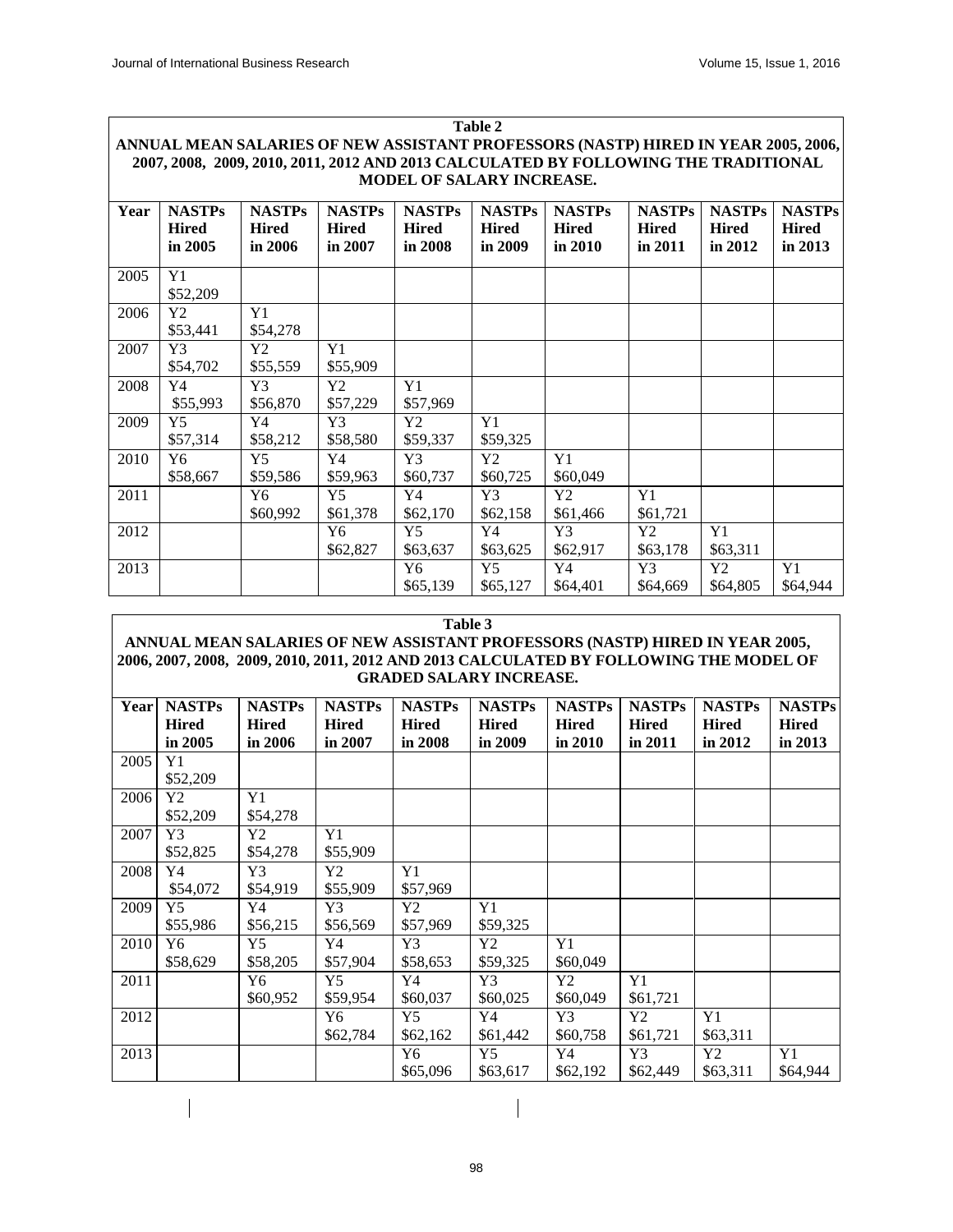| INDEPENDENT-SAMPLES T TESTS OF SALARIES OF ASSISTANT PROFESSORS IN THE 6 <sup>111</sup> YEAR<br>AND SALARIES OF ASSISTANT PROFESSORS IN THE 1st, 2 <sup>nd</sup> , 3 <sup>th</sup> , 4 <sup>th</sup> , AND 5 <sup>th</sup> YEAR. |                             |                                 |                                                     |                          |                                                      |                    |                          |          |  |
|----------------------------------------------------------------------------------------------------------------------------------------------------------------------------------------------------------------------------------|-----------------------------|---------------------------------|-----------------------------------------------------|--------------------------|------------------------------------------------------|--------------------|--------------------------|----------|--|
| Year                                                                                                                                                                                                                             |                             |                                 | <b>Salaries Calculated Based on the Traditional</b> |                          | <b>Salaries Calculated Based on the Graded Model</b> |                    |                          |          |  |
|                                                                                                                                                                                                                                  |                             | <b>Model of Salary Increase</b> |                                                     |                          |                                                      | of Salary Increase |                          |          |  |
| 2010                                                                                                                                                                                                                             | $AP(6^{th} Y)$              | \$58,667                        | $AP(5^{th} Y)$                                      | \$59,586                 | $AP(6^{th} Y)$                                       | \$58,629           | AP(5 <sup>th</sup> Y)    | \$58,205 |  |
|                                                                                                                                                                                                                                  |                             | \$58,667                        | AP(4 <sup>th</sup> Y)                               | \$59,963                 |                                                      | \$58,629           | AP(4 <sup>th</sup> Y)    | \$57,904 |  |
|                                                                                                                                                                                                                                  |                             | \$58,667                        | AP(3 <sup>rd</sup> Y)                               | \$60,737                 |                                                      | \$58,629           | AP(3 <sup>rd</sup> Y)    | \$58,653 |  |
|                                                                                                                                                                                                                                  |                             | \$58,667                        | AP(2 <sup>nd</sup> Y)                               | \$60,725                 |                                                      | \$58,629           | AP(2 <sup>nd</sup> Y)    | \$59,325 |  |
|                                                                                                                                                                                                                                  |                             | \$58,667                        | AP(1 <sup>st</sup> Y)                               | \$60,049                 |                                                      | \$58,629           | AP(1 <sup>st</sup> Y)    | \$60,049 |  |
| 2011                                                                                                                                                                                                                             | $AP(6^{th} Y)$              | \$60,992                        | $AP(5^{th} Y)$                                      | \$61,378                 | $AP(6^{th} Y)$                                       | \$60,952           | $AP(5^{th} Y)$           | \$59,954 |  |
|                                                                                                                                                                                                                                  |                             | \$60,992                        | AP(4 <sup>th</sup> Y)                               | \$62,173                 |                                                      | \$60,952           | AP(4 <sup>th</sup> Y)    | \$60,037 |  |
|                                                                                                                                                                                                                                  |                             | \$60,992                        | AP(3 <sup>rd</sup> Y)                               | \$62,158                 |                                                      | \$60,952           | $AP(3^{rd} Y)$           | \$60,025 |  |
|                                                                                                                                                                                                                                  |                             | \$60,992                        | AP(2 <sup>nd</sup> Y)                               | \$61,466                 |                                                      | \$60,952           | $AP(2^{nd}Y)$            | \$60,049 |  |
|                                                                                                                                                                                                                                  |                             | \$60,992                        | AP(1 <sup>st</sup> Y)                               | \$61,721                 |                                                      | \$60,952           | AP(1 <sup>st</sup> Y)    | \$61,721 |  |
| 2012                                                                                                                                                                                                                             | $AP(6^{th} Y)$              | \$62,827                        | $AP(5^{th} Y)$                                      | \$63,637                 | AP(6 <sup>th</sup> Y)                                | \$62,784           | AP(5 <sup>th</sup> Y)    | \$62,162 |  |
|                                                                                                                                                                                                                                  |                             | \$62,827                        | AP(4 <sup>th</sup> Y)                               | \$63,625                 |                                                      | \$62,784           | AP(4 <sup>th</sup> Y)    | \$61,442 |  |
|                                                                                                                                                                                                                                  |                             | \$62,827                        | AP(3 <sup>rd</sup> Y)                               | \$62,917                 |                                                      | \$62,784           | $AP(3^{rd} Y)$           | \$60,758 |  |
|                                                                                                                                                                                                                                  |                             | \$62,827                        | AP(2 <sup>nd</sup> Y)                               | \$63,178                 |                                                      | \$62,784           | $AP(2^{nd}Y)$            | \$61,721 |  |
|                                                                                                                                                                                                                                  |                             | \$62,827                        | $\overline{AP(1^{st}Y)}$                            | \$63,311                 |                                                      | \$62,784           | AP(1 <sup>st</sup> Y)    | \$63,311 |  |
| 2013                                                                                                                                                                                                                             | $AP(6^{th} Y)$              | \$65,139                        | $AP(5^{th} Y)$                                      | \$65,127                 | AP(6 <sup>th</sup> )                                 | \$65,096           | $AP(5^{th} Y)$           | \$63,617 |  |
|                                                                                                                                                                                                                                  |                             | \$65,139                        | AP(4 <sup>th</sup> Y)                               | \$64,401                 | Y)                                                   | \$65,096           | AP(4 <sup>th</sup> Y)    | \$62,192 |  |
|                                                                                                                                                                                                                                  |                             | \$65,139                        | AP(3 <sup>rd</sup> Y)                               | \$64,669                 |                                                      | \$65,096           | AP(3 <sup>rd</sup> Y)    | \$62,449 |  |
|                                                                                                                                                                                                                                  |                             | \$65,139                        | AP(2 <sup>nd</sup> Y)                               | \$64,805                 |                                                      | \$65,096           | $\overline{AP(2^{nd}Y)}$ | \$63,311 |  |
|                                                                                                                                                                                                                                  |                             | \$65,139                        | $AP(1^{\rm st} Y)$                                  | \$64,944                 |                                                      | \$65,096           | $AP(1^{st}Y)$            | \$64,944 |  |
| Indepen-                                                                                                                                                                                                                         | Mean Difference= - \$622.25 |                                 |                                                     | Mean Difference=\$773.80 |                                                      |                    |                          |          |  |
| $dent -$                                                                                                                                                                                                                         | $t = -.92$                  |                                 |                                                     |                          | $t=1.12$                                             |                    |                          |          |  |
| Samples                                                                                                                                                                                                                          | $df = 38$                   |                                 |                                                     |                          | $df = 38$                                            |                    |                          |          |  |
| T Test                                                                                                                                                                                                                           | Sig. $(2$ -tailed $)=.36$   |                                 |                                                     |                          | $Sig.(2-tailed)=.27$                                 |                    |                          |          |  |

**Table 4**

# **INDEPENDENT-SAMPLES <sup>T</sup> TESTS OF SALARIES OF ASSISTANT PROFESSORS IN THE 6TH YEAR**

Note: AP=Assistant Professor; Y = Year

For an exploratory purpose, we compared the total amount of salaries paid to an assistant professor in the full tenure track under the traditional model of salary increase versus the Model of Graded Salary Increase. The results showed that universities could save over \$6,000 in one assistant professor's salary in 6 years of tenure track under the Model of Graded Salary Increase in comparison to the amount under the traditional model of salary increase. (See Table 5).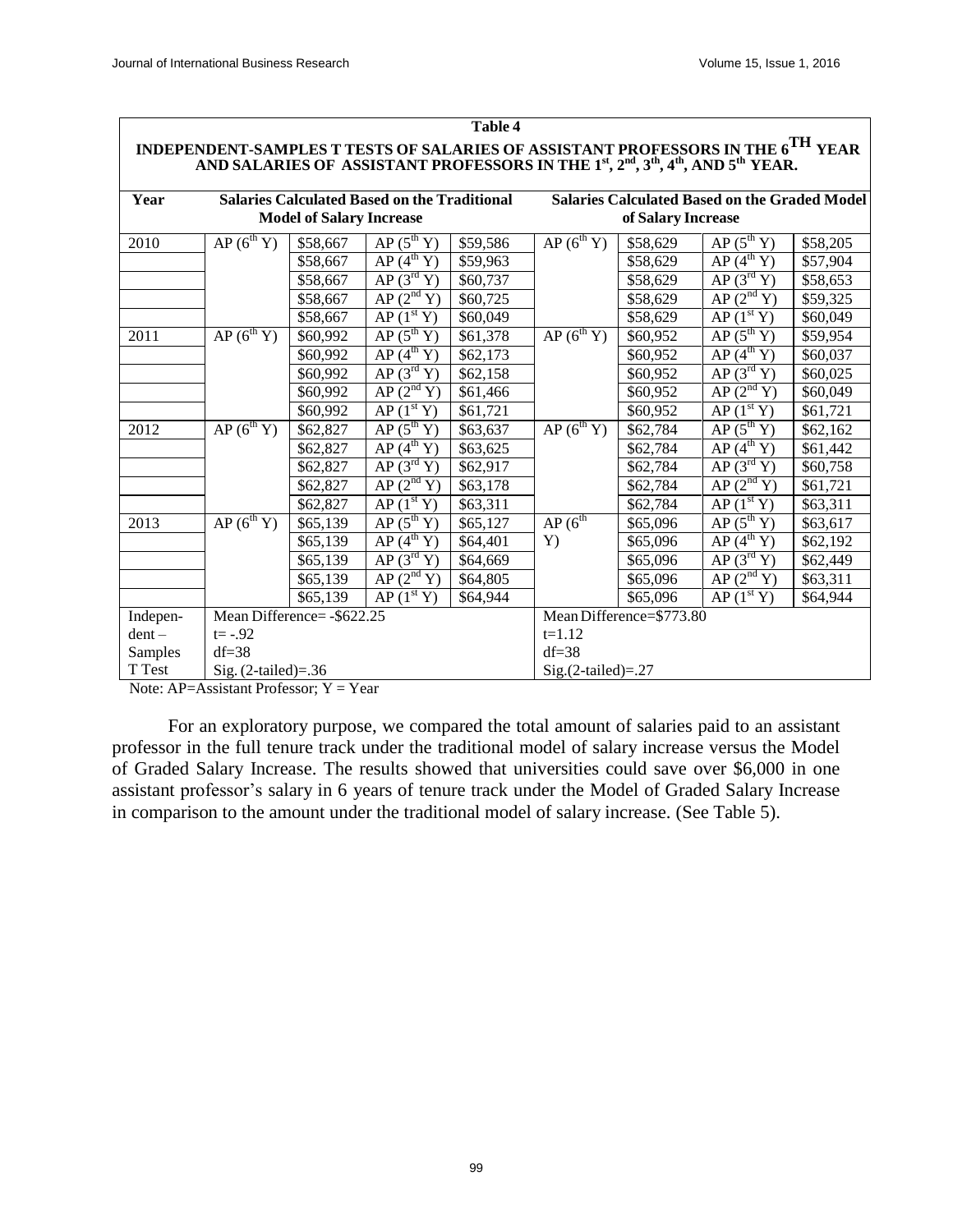| Table 5                                                                                                           |                                                                                                                                                       |                                                                                                                                                           |                                                                                                                                                                   |                                                                                                                                                     |  |  |  |  |
|-------------------------------------------------------------------------------------------------------------------|-------------------------------------------------------------------------------------------------------------------------------------------------------|-----------------------------------------------------------------------------------------------------------------------------------------------------------|-------------------------------------------------------------------------------------------------------------------------------------------------------------------|-----------------------------------------------------------------------------------------------------------------------------------------------------|--|--|--|--|
| MEAN DIFFERENCES OF ANNUAL SALARIES OF ASSISTANT PROFESSORS IN 6 YEARS OF TENURE                                  |                                                                                                                                                       |                                                                                                                                                           |                                                                                                                                                                   |                                                                                                                                                     |  |  |  |  |
| TRACK UNDER THE TRADITIONAL SALARY INCREASE MODEL (TSIM) VERSUS THOSE UNDER                                       |                                                                                                                                                       |                                                                                                                                                           |                                                                                                                                                                   |                                                                                                                                                     |  |  |  |  |
| THE MODEL OF GRADED SALARY INCREASE (MGSI)                                                                        |                                                                                                                                                       |                                                                                                                                                           |                                                                                                                                                                   |                                                                                                                                                     |  |  |  |  |
| Year                                                                                                              | <b>Pay Difference</b>                                                                                                                                 | <b>Pay Difference</b>                                                                                                                                     | <b>Pay Difference</b>                                                                                                                                             | <b>Pay Difference</b>                                                                                                                               |  |  |  |  |
|                                                                                                                   | <b>Using TSIM versus</b>                                                                                                                              | <b>Using TSIM versus</b>                                                                                                                                  | <b>Using TSIM versus</b>                                                                                                                                          | <b>Using TSIM versus</b>                                                                                                                            |  |  |  |  |
|                                                                                                                   | <b>MGSI New</b>                                                                                                                                       | <b>MGSI New</b>                                                                                                                                           | <b>MGSI New</b>                                                                                                                                                   | <b>MGSI New</b>                                                                                                                                     |  |  |  |  |
|                                                                                                                   | <b>Assistant</b>                                                                                                                                      | <b>Assistant</b>                                                                                                                                          | <b>Assistant</b>                                                                                                                                                  | <b>Assistant</b>                                                                                                                                    |  |  |  |  |
|                                                                                                                   | <b>Professors Hired in</b>                                                                                                                            | <b>Professors Hired in</b>                                                                                                                                | <b>Professors Hired in</b>                                                                                                                                        | <b>Professors Hired in</b>                                                                                                                          |  |  |  |  |
|                                                                                                                   | 2005                                                                                                                                                  | 2006                                                                                                                                                      | 2007                                                                                                                                                              | 2008                                                                                                                                                |  |  |  |  |
| 2005-2006<br>2006-2007<br>2007-2008<br>2008-2009<br>2009-2010<br>2010-2011<br>2011-2012<br>2012-2013<br>2013-2014 | $1st$ Year: \$0<br>$2^{nd}$ Year: \$1,232<br>$3^{rd}$ Year: \$1,877<br>$4^{th}$ Year: \$1,921<br>$5^{th}$ Year: \$1,328<br>$6^{\text{th}}$ Year: \$38 | 1st Year: \$0<br>$2^{nd}$ Year:\$1,281<br>$3^{rd}$ Year: \$1,951<br>$4^{th}$ Year: \$1,997<br>$5^{\text{th}}$ Year: \$1,381<br>$6^{\text{th}}$ Year: \$40 | 1st Year: \$0<br>$2^{nd}$ Year: \$1,320<br>$3^{rd}$ Year: \$2,011<br>$4^{\text{th}}$ Year: \$2,059<br>$5^{\text{th}}$ Year: \$1,424<br>$6^{\text{th}}$ Year: \$43 | 1st Year: \$0<br>$2^{nd}$ Year: \$1,368<br>$3^{rd}$ Year: \$1,684<br>$4^{th}$ Year: \$2,133<br>$5^{th}$ Year: \$1,475<br>$6^{\text{th}}$ Year: \$43 |  |  |  |  |
| Total                                                                                                             | \$6,396                                                                                                                                               | \$6,650                                                                                                                                                   | \$6,857                                                                                                                                                           | \$6,703                                                                                                                                             |  |  |  |  |

#### **DISCUSSION**

This paper tested the Model of Graded of Salary Increase as a possible solution to the problem of salary compression and inversion. Faculty salary data collected by the CUPA-HR in the years from 2005 to 2014 were used to test the model in comparison to the traditional straight salary increase model. The results showed that the proposed model overall solved the problems of salary compression and salary inversion. One condition, however, must be met for this model to work: a consistent salary increase rate over the years. This model is aimed to reward assistant professors' tenure by putting increasing weight on the salary increase rate toward the end of their tenure track. If the salary increase rates fluctuate downward, then increasing weight of salary increase rates will be evened out. In order to maintain a consistent salary increase rate over the years, a university needs to create a reserve fund for salary. In years of high salary budget, the university should put aside certain amount in the reserve fund so as to maintain a consistent salary increase rate in years of low salary budget.

Our test results also showed that the proposed model considerably lower the total amount of salary the university pays to an assistant professor in 6 years of tenure track. The amount saved can be used to reward professors based on their performance level independent of their tenure. As we mentioned earlier, this proposed model only focuses on the tenure factor. However, performance factor can be incorporate in the model too. In addition to constants for tenure, other constants can be created to reflect different levels of performance. Assistant professors' salaries can be determined by both tenure and performance level by following the formula below:

Salary = Previous Year's Salary \* (1+Average Salary Increase Rate\*Tenure Constant\*Performance Constant).

One more merit for the graded salary increase model proposed by this paper is that it is easy to administer, which wins over the contest against aftermath salary adjustment.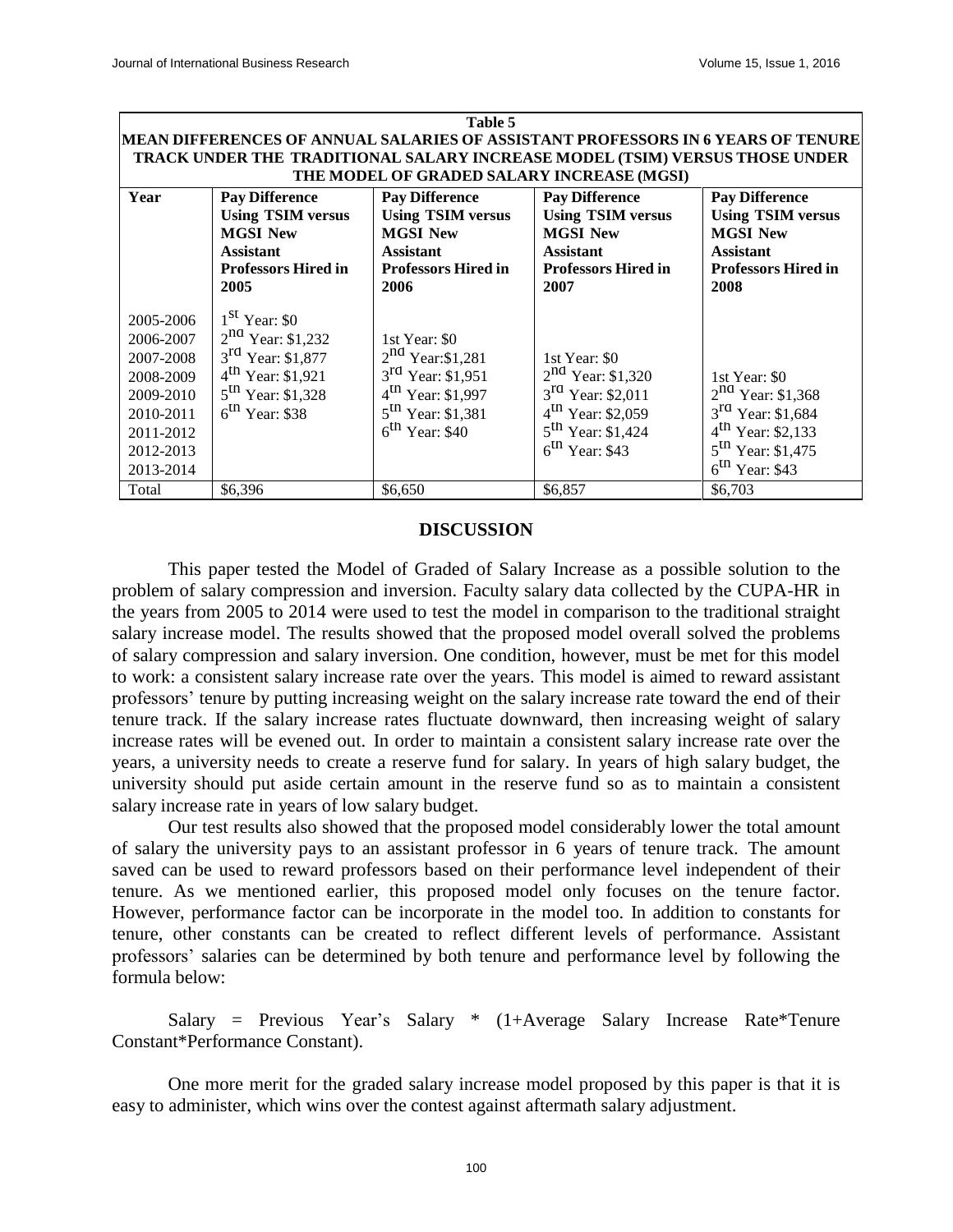Salary compression and salary inversion are serious compensation problems. It is closely related employees' motivation and turnover intent. Our proposed model appeared to solve both problems from the mathematical perspective. The next step is to test the model in a real work setting on its practicality.

#### **REFERENCES**

- Adams, J. S. (1963). Towards an understanding of inequity. *The Journal of Abnormal and Social Psychology*, *67*(5), 422-436.
- Brown, B. W., & Woodbury, S. A. (1998). Seniority, external labor markets, and faculty pay. *The quarterly Review of Economics and Finance, 38*(4), 771-798.
- CUPA-HR (2015). 2005-06 National Faculty Salary Survey Executive Summary. Retrieved September 2, 2015, from [www.cupahr.org.](http://www.cupahr.org/)
- CUPA-HR (2015). 2006-07 National Faculty Salary Survey Executive Summary. Retrieved September 2, 2015, fro[mwww.cupahr.org.](http://www.cupahr.org/)
- CUPA-HR (2015). 2007-08 National Faculty Salary Survey Executive Summary. Retrieved September 2, 2015 from [www.cupahr.org.](http://www.cupahr.org/)
- CUPA-HR (2015). 2008-09 National Faculty Salary Survey Executive Summary. Retrieved September 2, 2015 from [www.cupahr.org.](http://www.cupahr.org/)
- CUPA-HR (2015). 2009-10 National Faculty Salary Survey Executive Summary. Retrieved September 2, 2015, from [www.cupahr.org.](http://www.cupahr.org/)
- CUPA-HR (2015). 2011-12 National Faculty Salary Survey Executive Summary. Retrieved September 2, 2015, fro[mwww.cupahr.org.](http://www.cupahr.org/)
- CUPA-HR (2015). 2012-13 National Faculty Salary Survey Executive Summary. Retrieved September 2, 2015, from www.cupahr.org.
- CUPA-HR (2015). 2013-14 National Faculty Salary Survey Executive Summary. Retrieved September 2, 2015, from [www.cupahr.org.](http://www.cupahr.org/)
- Daniels, J. P., Shane, H. M., & Wall, J. L. (1984). Faculty turnover within academics: The case of business professors. *Business Horizons*, *27*(4), 70-75.
- Dessler, G. (2012). *Human resource management* (13<sup>th</sup> ed). Boston: Prentice Hall.
- Duncan, K. C., Krall, L. Maxcy, J. G., & Prus, M. J. (2004). Faculty productivity, seniority, and salary compression.
- *Eastern Economic Journal*, *30*(2), 293-310.
- Finch, J. Howard, Allen, R. S., & Weeks, H. S. (2010). The salary premium required for replacing management faculty: Evidence from a national survey. *Journal of Education for Business*, *85*, 264-267.
- IOMA (2009). *Report on salary surveys, 9*(6), 1-7.
- IOMA (2002). How your peers handle hot skills, compression and sheer lack of money. *Report on salary surveys*, *2*(12), 1-6.
- Jacobs, F. A., & Herring, H. C. III, (1987). Salary compression in the academic marketplace: Some empirical evidence. *Issues in Accounting Education, 2*(2), 247-260.
- Gomez-Mejia, L. R., & Balkin, D. B. (1987). Pay compression in business schools: Causes and consequences. *Compensation and Benefits Review, 19*(5), 43-55.
- Huseman, R., McHone, W. W., Rungeling, B. (1996). Academic salary compression: A productivity model as a remedy. *Public Personnel Management, 25*(4), 453-465.
- Lillydahl, J. H., & Singell, L. D. (1992). Compression in faculty salaries: An empirical evaluation of merit and market based adjustments. *Journal of Socio-Economics, 21*(3), 229-243.
- Martinello, F. (2009). Faculty salaries in Ontario: Compression, inversion, and the effects of alternative forms of representation. *Industrial and Labor Relations Review, 63*(1), 128-145.
- Ransom, M. (1993). Seniority and monopsony in the Academic Labor Market. *American Economic Review*, 221- 233.